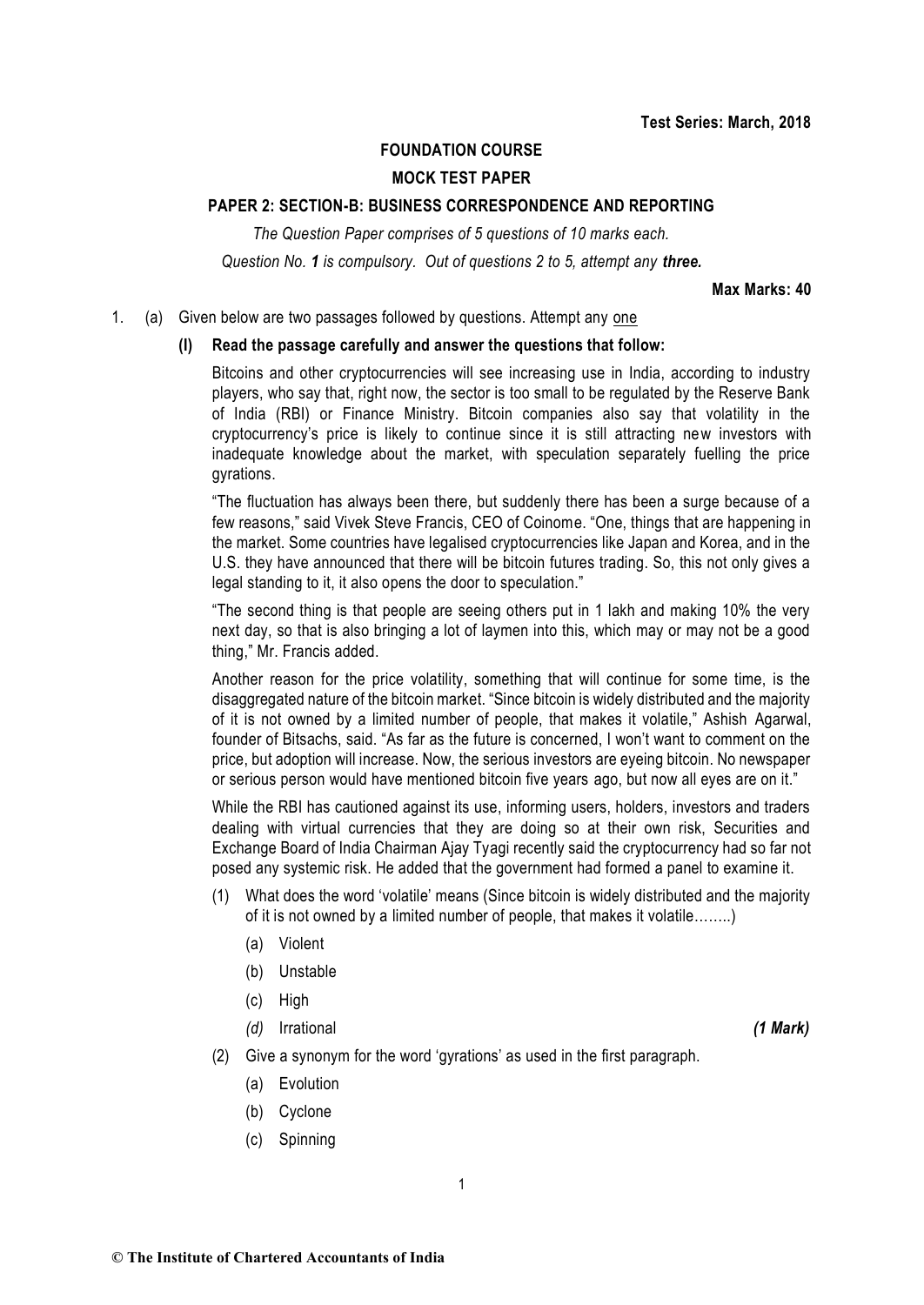- (d) Rising *(1 Mark)*
- (3) What is the primary reason for laymen to start believing in bitcoin?
	- (a) It's easy to use nature
	- (b) The fact that the value increases by 10% the very next day
	- (c) There is no check on bitcoin transactions
	- (d) Japan has legalized it. *(1 Mark)*
- (4) What are the reasons mentioned for the volatility in the crypto currency price?
	- (a) Legalized in few countries.
	- (b) Fast money
	- (c) New investors
	- (d) Inadequate market knowledge and new investors. *(1 Mark)*
- (5) According to Mr. Ashish Agarwal, which of the following statements said by him are false?
	- (a) The adoption of bitcoin will decrease as buyers are no more interested
	- (b) He does not want to comment on the bitcoin price
	- (c) Few years back, this concept was not discussed
	- (d) People now seem to show interest in bitcoin. *(1 Mark)*

# **(II) Read the passage carefully and answer the questions that follow:**

Jallikattu, the bull-taming sport of Tamil Nadu banned by the Supreme Court due to cruelty to the animals, is not just a folk sport. It has spawned an economy of its own in rural parts of the state that has far-reaching implications.

Bulls that are reared for Jallikattu are an asset class of sorts. For instance, a poor farmer buys a bull calf for  $\bar{\tau}$  15,000. He raises it to make it strong. The feeding and maintenance of the bull costs him nearly  $\bar{\tau}$  300 a day. The calf matures after one-and-a-half years. If the farmer makes it perform in Jallikattus, he can win prizes if it performs well. That also raises their prices to afew lakhs. Good bulls provide a very high return on investment.

The Supreme Court's decision to ban Jallikattu has brought down prices of the sport bulls. From  $\bar{\tau}$  2 lakh to  $\bar{\tau}$  3 lakh, they began selling at mere  $\bar{\tau}$  5,000. Apart from the cultural angle, there is a small economy involved. Rearing of sport bulls not only give small farmers and the rural poor a chance to make a low investment in a calf and get a big return if it performs well in a Jallikattu; rearing a Jallikattu bull also supports a range of rural poor who make accessories for the bull. Since a Jallikattu bull is a matter of pride for the owner and a potential means of high return, it is decorated with various accessories made by rural artisans. Rich owners of Jallikattu bulls employ a number of poor workers for the upkeep of the bull.

Also, a lot of money is spent on a Jallikattu event. It ranges from  $\bar{\tau}$  50,000 to  $\bar{\tau}$  20 lakh. Dozens of Jallikattus were organised before the legal intervention by PETA. Jallikattus are big events that draw people in thousands. They generate a lot of consumption around them, which is significant for the rural poor.

- (1) Why has the price of sports bulls reduced?
	- (a) Bulls are not being fed properly
	- (b) Farmers have become poor and hence do not care for their bulls.
	- (c) People are buying cows more than bulls
	- (d) The Supreme court ban on Jallikattu. *(1 Mark)*)

2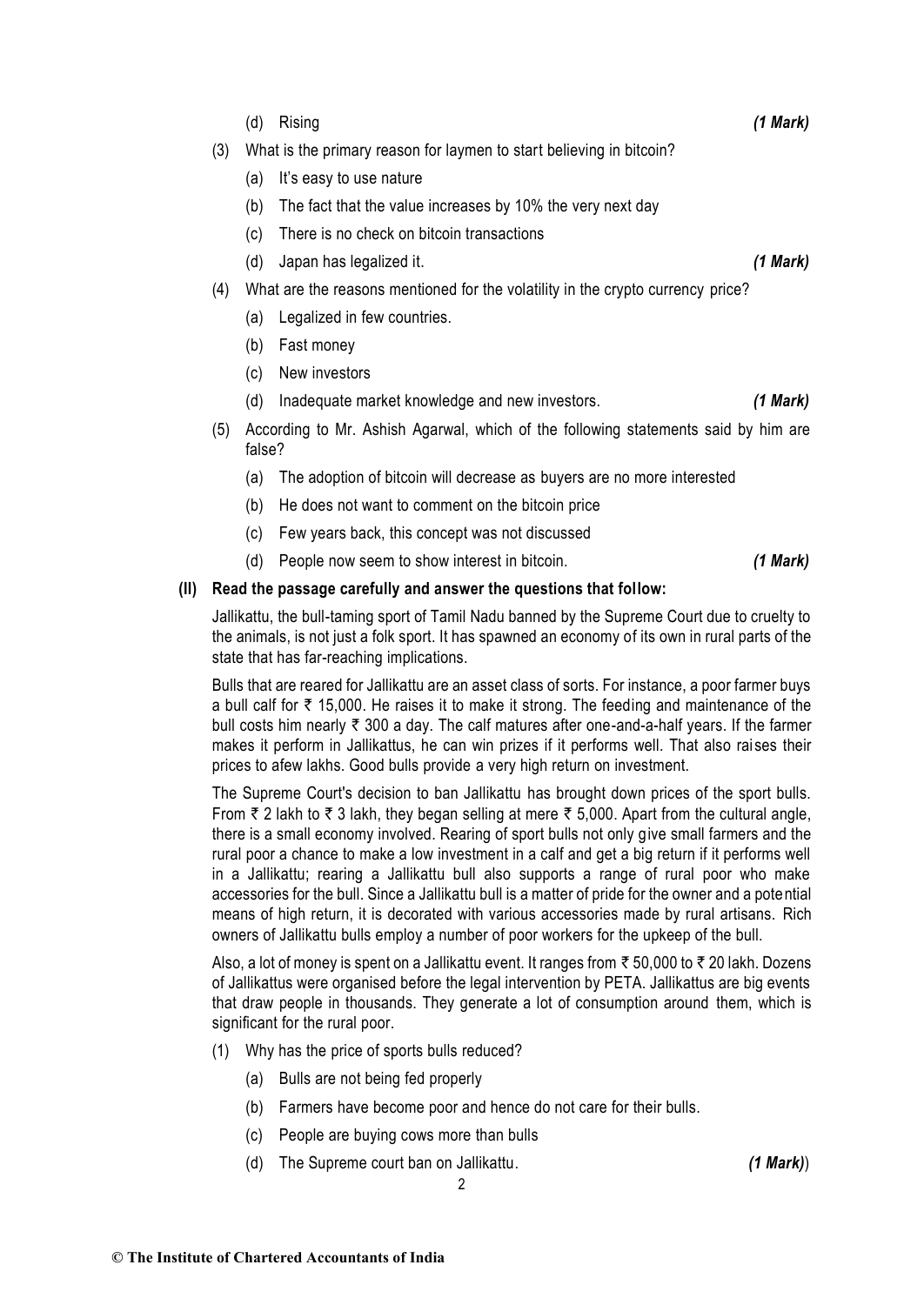| (2) |  | What amount approximately is spent on a Jallikattu event? |
|-----|--|-----------------------------------------------------------|
|     |  |                                                           |

- (a) Thousands
- (b) Ten thousands
- (c) Crores
- (d) Lakhs. *(1 Mark)*
- (3) How do good bulls offer a high return on investment?
	- (a) The bull becomes stronger on becoming a sports bull
	- (b) The price of a bull increases after its win.
	- (c) The Supreme Court awards the owner of a winner bull
	- (d) Not stated in the passage. *(1 Mark)*
- (4) Why does Jallikattu bull rearing effect people other than the owner?
	- (a) It offers distribution of money.
	- (b) It involves people who make accessories and help in rearing of the bull
	- (c) All villagers own one bull.
	- (d) The owner has to pay of his debts. *(1 Mark)*
- (5) Why was the folk sport Jallikattu banned by the Supreme Court?
	- (a) Not many people were interested in it
	- (b) The bulls were not properly fed to play the sport
	- (c) It caused cruelty to the animals.
	- (d) All of the above.

#### **(b) Given below are two passages. Attempt any one.**

(i) Make notes, using headings, sub-headings, and abbreviations wherever necessary.

### *(3 Marks)*

- (ii) Write summary. *(2 Marks)*
	- (1) The decision of the Ministry of Environment and Forests to revalidate the environmental clearance issued to South Korean steelmaker Posco for the proposed steel plant in Odisha is based on a piecemeal approach, rather than a comprehensive and cumulative assessment of all parts of the project. It cannot claim to rely on sound judgment. What distinguishes the proposal from the welter of projects before the Ministry is its major Foreign Direct Investment potential, estimated at more than  $\bar{\tau}$  50,000 crore. There is little doubt that it will take massive investments to pull the masses out of deep poverty, and new industries are vital to achieving this goal. Significant expansion of the economy has taken place over the past two decades, creating much wealth. Unfortunately, this has also coincided with grossly uneven distribution of negative externalities. In the case of Posco, the acquisition of land has been a contentious issue, evoking strong protest from local communities which remain unconvinced about the benefits. Evidently, neither the project proponent nor the Odisha government has come up with persuasive arguments over the past eight years on why villagers should part with their land when their livelihood is linked to it. Moreover, there is no effort to reach a consensus on the renewal of environmental clearance, now for a production capacity of eight million tonnes per annum, even with conditionalities that include spending on 'social commitments' by Posco.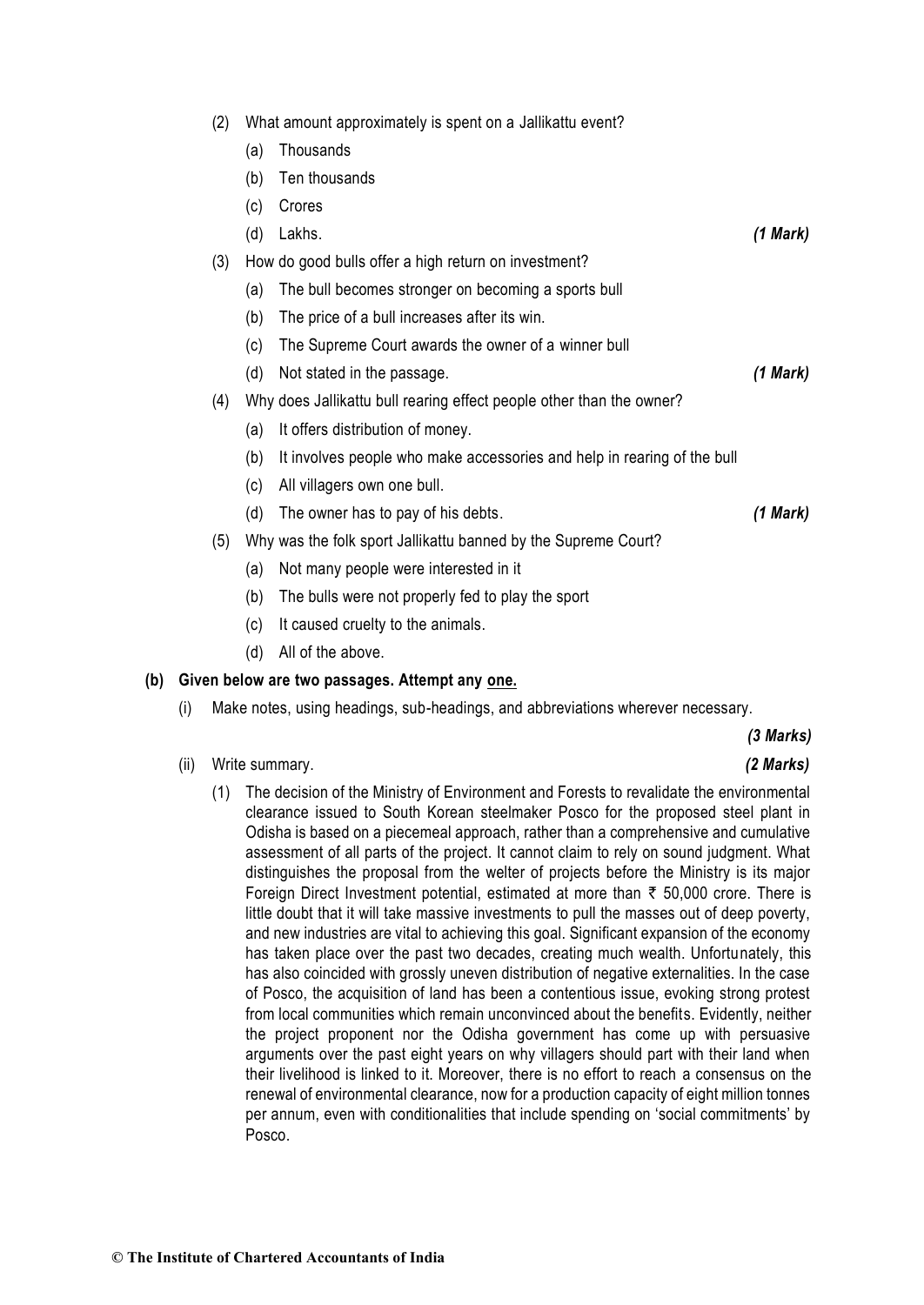- (2) By making it [optional](http://www.thehindu.com/todays-paper/playing-of-national-anthem-in-cinema-halls-made-optional/article22408357.ece) for cinema halls to play the national anthem before every show, the Supreme Court has at last removed the coercive element it had unfortunately introduced by an interim order in November 2016. Laying down a judicial rule that the anthem must be played on certain occasions in specific places, in the absence of any statutory provision to this effect, was unnecessary and opened the court to charges of over-reach. With the [Centre saying this directive could be placed on hold,](http://www.thehindu.com/news/national/take-back-order-on-national-anthem-in-cinema-halls-till-fresh-circular-is-issued-centre-tells-supreme-court/article22398284.ece) and that it would set up an inter-ministerial committee to recommend regulations for the presentation of the national anthem, the court has said it is not mandatory to play it in cinema halls. The panel will also suggest changes in the Prevention of Insults to National Honour Act, 1971, or in the Orders relating to the anthem issued from time to time. Justice D.Y. Chandrachud, one of the three judges on the Bench, had at an earlier hearing doubted the wisdom of asking patrons of cinema to visibly demonstrate their patriotism each time they entered a theatre to watch a film, remarking that there was no need for an Indian to "wear his patriotism on his sleeve". He had asked at what point would such "moral policing" stop if it were to be prescribed that some kinds of apparel should not be worn at the movies as they could amount to showing disrespect to the national anthem. The court's order also had some unintended, but not unforeseen, consequences. The audience began looking for signs of 'disrespect' and there were reports of vigilantism, with people beaten up or harangued for not standing up.
- 2. (a) Explain the Star Network in the channel of communication. *(1 Mark)*
	- (b) (i) Choose the word which best expresses the meaning of the given word.

#### Recede

| (a) Move back (b) Accept | (c) Deviate | (d) Agree |               |
|--------------------------|-------------|-----------|---------------|
|                          |             |           | $(1$ Mark $)$ |

# (ii) Select a suitable antonym for the word given in question. Inept (a) Aptitude (b) Long lasting (c) Inappropriate (d) Skilled *(1 Mark)* (iii) Change the following sentences into passive voice. Elizabeth will give all books to the orphans. *(1 Mark)*

(iv) Change the following sentences to indirect speech.

The master yelled at the servant, 'Get lost and don't show your face' *(1 Mark)*

## **(c) Write a précis and give appropriate titles to any one of the two passages given below.**

(1) The Goods and Services Tax (GST) is a vast concept that simplifies the giant tax structure by supporting and enhancing the [economic growth](https://www.omicsonline.org/open-access/business-and-economics-journal-abstract.php?abstract_id=76605) of a country. GST is a comprehensive tax levy on manufacturing, sale and consumption of goods and services at a national level. The Goods and Services [Tax](https://www.omicsonline.org/open-access/outbound-logistics-performance-and-profitability-taxonomy-ofmanufacturing-and-service-organizations-2151-6219-1000221.php?aid=77106) Bill or GST Bill, also referred to as The Constitution (One Hundred and Twenty-Second Amendment) Bill, 2014, initiates a Value added Tax to be implemented on a national level in India. GST will be an indirect tax at all the stages of production to bring about uniformity in the system.

On bringing GST into practice, there would be [amalgamation](https://www.rroij.com/open-access/the-amalgamation-of-nlp-with-textcategorization.php?aid=56811) of Central and State taxes into a single tax payment. It would also enhance the position of India in both, domestic as well as [international market.](https://www.omicsonline.org/open-access/reputation-as-a-competitive-advantage-in-international-market-entry-in-the-pharmaceutical-2162-6359-1000260.php?aid=54872) At the consumer level, GST would reduce the overall tax burden, which is currently estimated at 25-30%. Under this system, the consumer pays the final tax but an efficient input tax credit system ensures that there is no cascading of taxes- tax on tax paid on inputs that go into manufacture of goods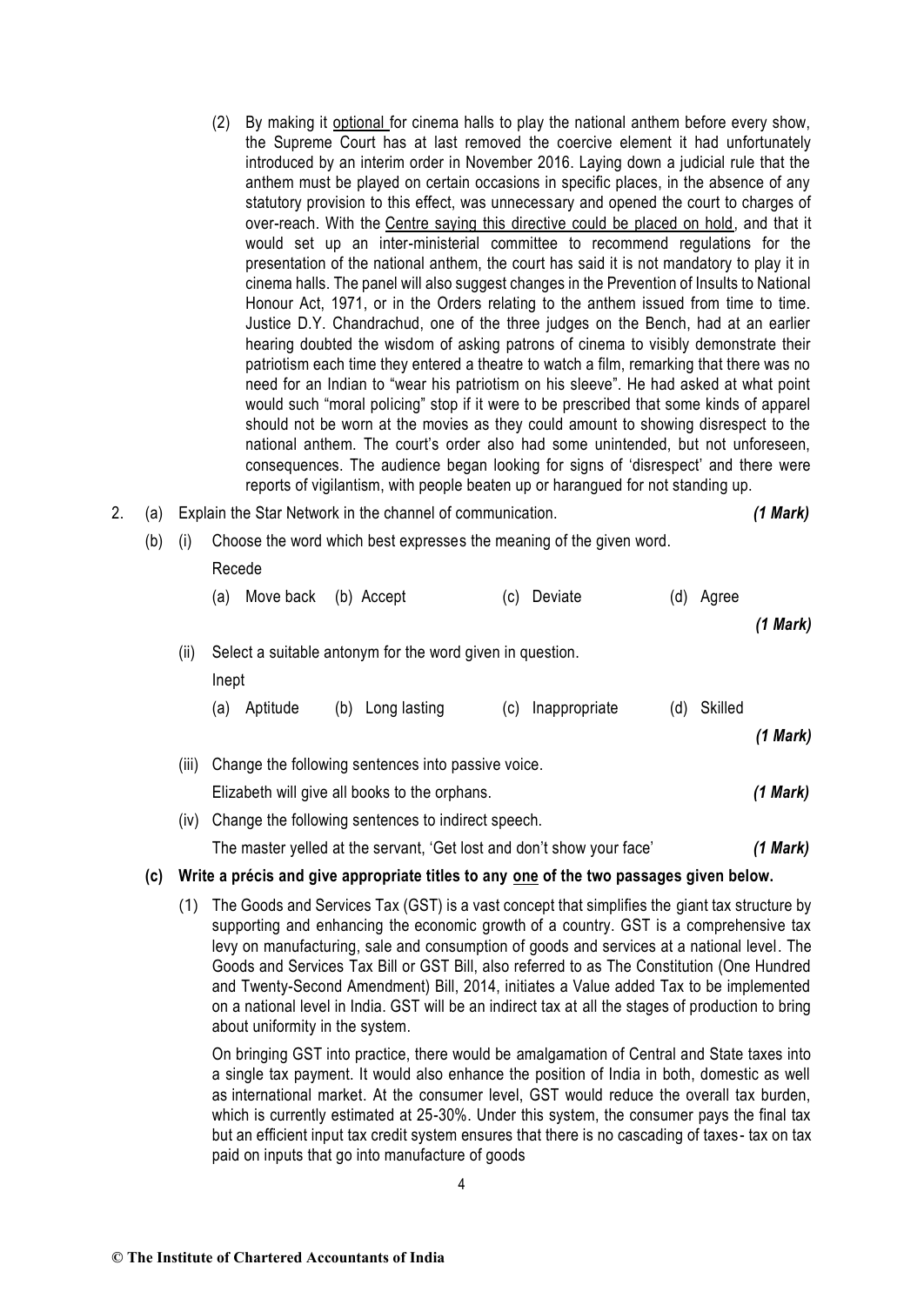In order to avoid the payment of multiple taxes such as excise duty and service tax at Central level and VAT at the State level, GST would unify these taxes and create a uniform market throughout the country. Integration of various taxes into a GST system will bring about an effective cross-utilization of credits. The current system taxes production, whereas the GST will aim to tax consumption.

(2) A dual transition—to a consolidated democracy and an advanced market economy represents the main challenge that the Korean political and economic system currently confronts. During the two decades since it became a democracy, South Korea has faced lingering problems, such as poor governance, high-level corruption, lack of leadership, political conflict, social polarization, volatile public opinion, and lack of consensus on major issues.

At the same time, profound leadership changes have fundamentally changed the South Korean political landscape. The new leadership has attempted to dismantle social, economic, and political structures that were formed during the Cold War and to establish a more democratic and diplomatically independent society. Such an approach has resulted in further social and political conflict, trials and errors in policy, civic distrust, and a lingering leadership crisis.

Although Korean democracy is successfully consolidated, it is far from effective. There are profound generational cleavages over various national issues, including economic and social policies, policies toward North Korea and national defense, and attitudes towards the United States and China. Under these circumstances, political institutions have been pushed aside, and civic organizations are dominant. *(5 Marks)*

| 3. | (a)                                                                                           | What is the 'chain of command' in communication?        |                                                                                  |                                                   |                 |              | (1 Mark)               |          |
|----|-----------------------------------------------------------------------------------------------|---------------------------------------------------------|----------------------------------------------------------------------------------|---------------------------------------------------|-----------------|--------------|------------------------|----------|
|    | (b)                                                                                           | (i)                                                     | Choose the word which best expresses the meaning of the given word.<br>Stimulate |                                                   |                 |              |                        |          |
|    |                                                                                               |                                                         |                                                                                  |                                                   |                 |              |                        |          |
|    |                                                                                               |                                                         | (a)                                                                              | <b>Effects</b>                                    | (b) Activate    | (c) Irritate | (d) Captivate          |          |
|    |                                                                                               |                                                         |                                                                                  |                                                   |                 |              |                        | (1 Mark) |
|    |                                                                                               | (ii)                                                    | Choose the appropriate word to fill the blank:                                   |                                                   |                 |              |                        |          |
|    |                                                                                               |                                                         | The scam was basically because of _______<br>members of the organization.        |                                                   |                 |              | of funds by the senior |          |
|    |                                                                                               |                                                         | (a)                                                                              | Misappropriation                                  | (b) credibility | (c) Movement | (d) Allotment          |          |
|    |                                                                                               |                                                         |                                                                                  |                                                   |                 |              |                        | (1 Mark) |
|    |                                                                                               | (iii)                                                   |                                                                                  | Change the following sentences into passive voice |                 |              |                        |          |
|    |                                                                                               |                                                         | My aunt prepares delicious desserts.                                             |                                                   |                 | (1 Mark)     |                        |          |
|    |                                                                                               | (iv)                                                    |                                                                                  | Change the following sentence to indirect speech. |                 |              |                        |          |
|    |                                                                                               | Elders always say, 'If you work hard, you will succeed' |                                                                                  |                                                   |                 |              |                        | (1 Mark) |
|    | $(c)$ As the Manager Supply Chain Division of an EMCG company write an enguiry letter to your |                                                         |                                                                                  |                                                   |                 |              |                        |          |

(c) As the Manager, Supply Chain Division, of an FMCG company write an enquiry letter to your counterpart of an Oil Manufacturing company, stating your queries regarding oil prices at bulk rate. OR

As the Manager, HR of Net Solutions Ltd, Mumbai, draft a complaint letter to the Administration Head of Food for you Solutions, Mumbai, stating your concern about the bad quality of food being supplied to your company's cafeteria. *(5 Marks)*

- 4. (a) List at least 5 barriers of communication. Explain any two of them in your own words. (2)
	- (b) (i) Select the suitable antonym for the given word: